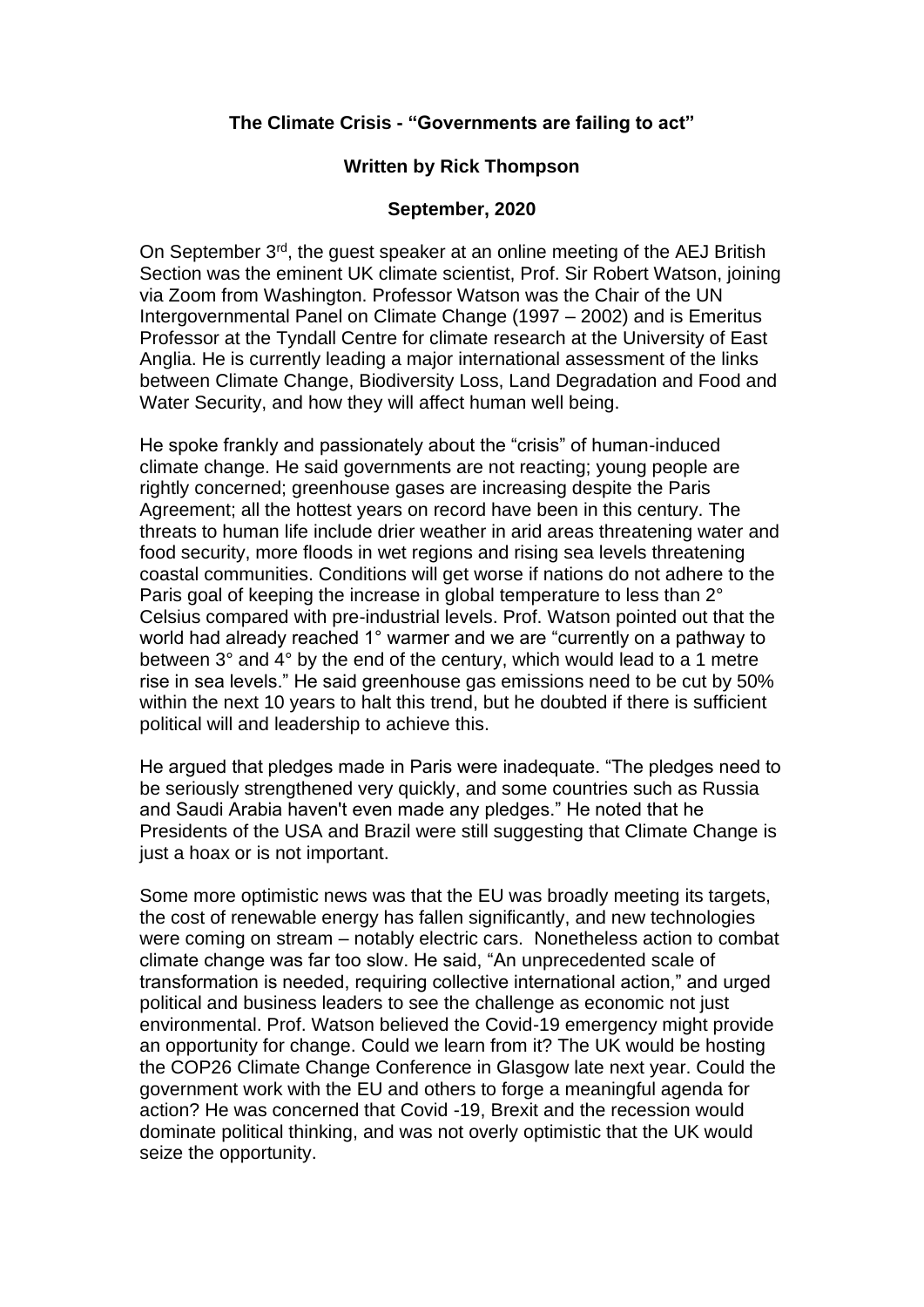Answering questions, Prof. Watson said there was no question that a 3°- 4° rise in temperatures would raise sea levels, seriously affecting Pacific and Tropical nations, but also having impacts everywhere, including Eastern England. More heavy rain would be a problem in the UK, and more heatwaves would have serious health impacts. He argued that the more we 'mitigate' Climate Change through reducing emissions, the less we will have to send on 'adaptation' – coping with the impacts.

He said the so-called 'tipping-points' or thresholds for global heating were of serious concern. These could produce vicious circles accelerating the rise in temperatures. Melting ice sheets reflected back less light and heat; already the Greenland and Antarctic ice sheets were melting faster than predicted. Melting permafrost would release huge quantities of methane, one of the most powerful greenhouse gases. These effects would not happen overnight, but over a long period, perhaps even hundreds of years, could lead to global warming mankind would be unable to stop.

Asked if he thought the EU should put more pressure on Poland to reduce its dependence on coal – by linking fossil fuel reductions to the Covid recovery package, Prof. Watson said there was certainly an opportunity now to use financial leverage to phase out coal as soon as possible. Poland was not doing as it should in this regard. EU finance should be used to push for sustainable energy.

One questioner asked why governments are being so slow to change, when the science has been clear for years. Prof. Watson said that we have wasted the last 30 years, certainly since a persuasive report was published in 1992. Unfortunately there were powerful vested interests influencing policy makers, notably in the USA. And fossil fuels had been relatively cheap. He believed subsidies on fossil fuel and carbon-fuelled transport should be reduced so that they are priced realistically. He was not particularly optimistic about this, but noted that parts of the private sector are starting to take Climate Change seriously, along with some US cities and states.

His top priorities for national action on climate change were:

- 1. Stop using coal a.s.a.p.
- 2. Invest in renewable energy
- 3. Promote energy efficiency
- 4. Stimulate a switch to electric cars (battery technology; recharging points)
- 5. Improve non-carbon mass transportation
- 6. Introduce stronger building codes on energy efficiency
- 7. Appliances should have stricter efficiency standards
- 8. Agriculture needs to be persuaded to change its methods.

In response to other questions, Prof. Watson said China is critical to global action. He said it is now the biggest emitter of greenhouse gases (though not per capita; that is still the USA). "Without China we haven't a hope in hell of solving this challenge."